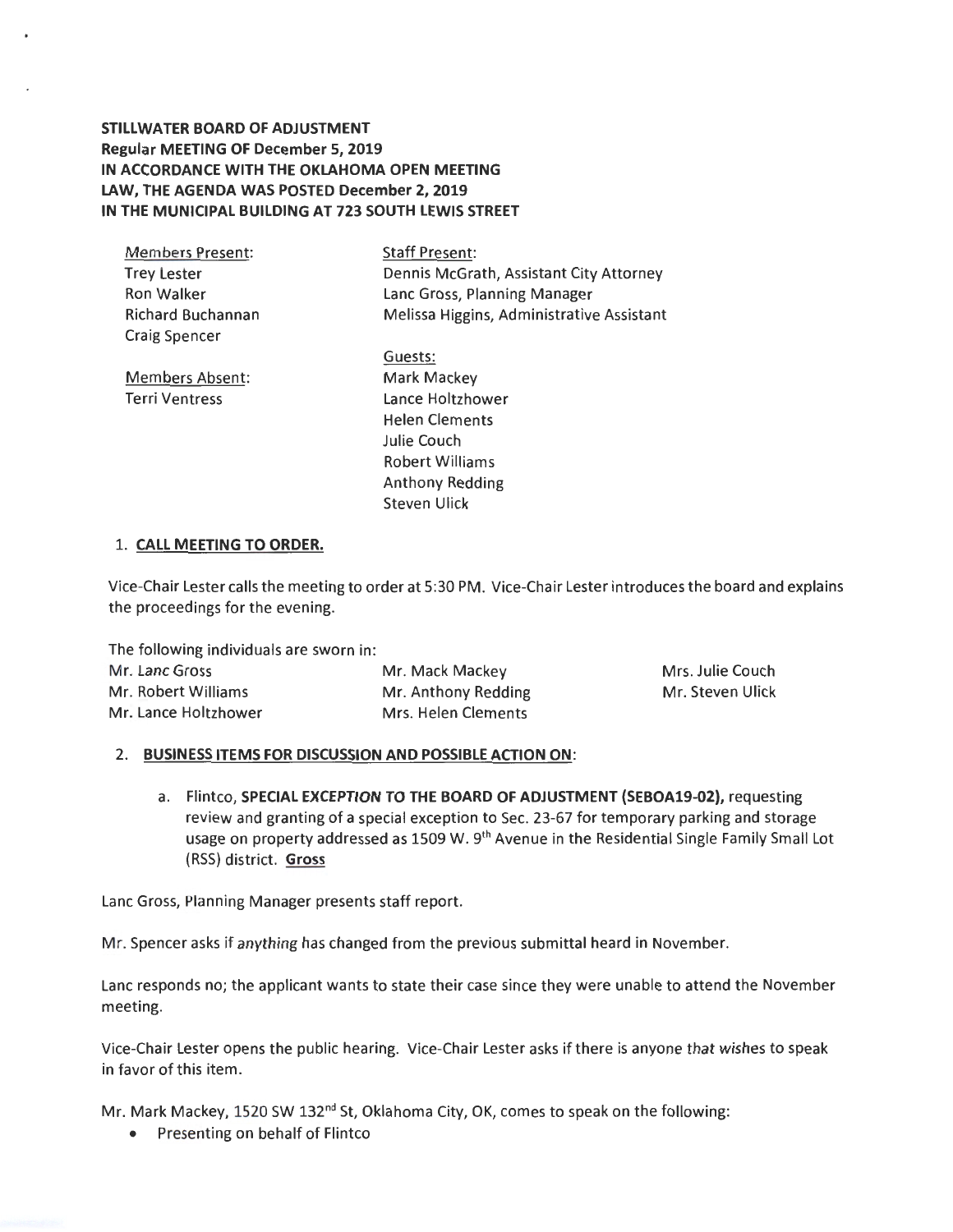- Intent is to alleviate the construction parking from taking up any of Stillwater Medical Center parking or parking throughout the neighborhood.
- They will fence the entire property for containment and storage of materials will be kept in shipping containers.
- FlintCo will return the property to a better shape than it is currently in.
- FlintCo will do some landscaping for them; clearing out some of the trees and scrub brush.
- Site is about  $%$  of the block and only 2  $%$  blocks to the construction site.
- Project timeline is approximately two years.
- Here to answer any questions.

Mr. Spencer asks if parking is the intended main use for the site.

Mr. Mackey responds yes; the workers will be walking the two blocks to the construction site on the south side of the hospital.

Vice-Chair Lester asks if it will be personal vehicle parking.

Mr. Mackey responds yes; there would be some construction vehicles/small equipment periodically as well.

Mr. Buchannan states he is confused about what they are really asking for in regards to a parking lot, laydown yard and storage site. Okay with the parking lot aspect but sees a problem with equipment parking at this location and then going to and from the construction site; did Flintco consider other sites.

Mr. Mackey responded yes; Flintco is trying to prevent a separate shuttle being needed.

Mr. Spencer asks what other locations were considered.

Mr. Mackey states they did a search in a four to five block radius from the construction site south of 6<sup>th</sup> avenue and this was the only site they came across.

Mr. Spencer states in all the area investigated were there no other options or was this just the best option in their search.

Mr. Mackey responds nothing appeared available and they were open to suggestion if there is something that they missed.

Mr. Spencer asks if they considered any other Stillwater Medical Center property.

Mr. Buchannan asks why they don't utilize the other site or another property owned by the City of Stillwater since SMC is a function of the City of Stillwater such as the 7<sup>th</sup> Avenue area.

Mr. Mackey responds that in their search the  $7<sup>th</sup>$  Avenue area appeared to be all existing and occupied residential area.

Mr. Buchannan asks if they considered or inquired regarding the possible use of the SUA substation in the  $7<sup>th</sup>$  Avenue area that is currently being utilized by the Water Utilities department for the waterline construction.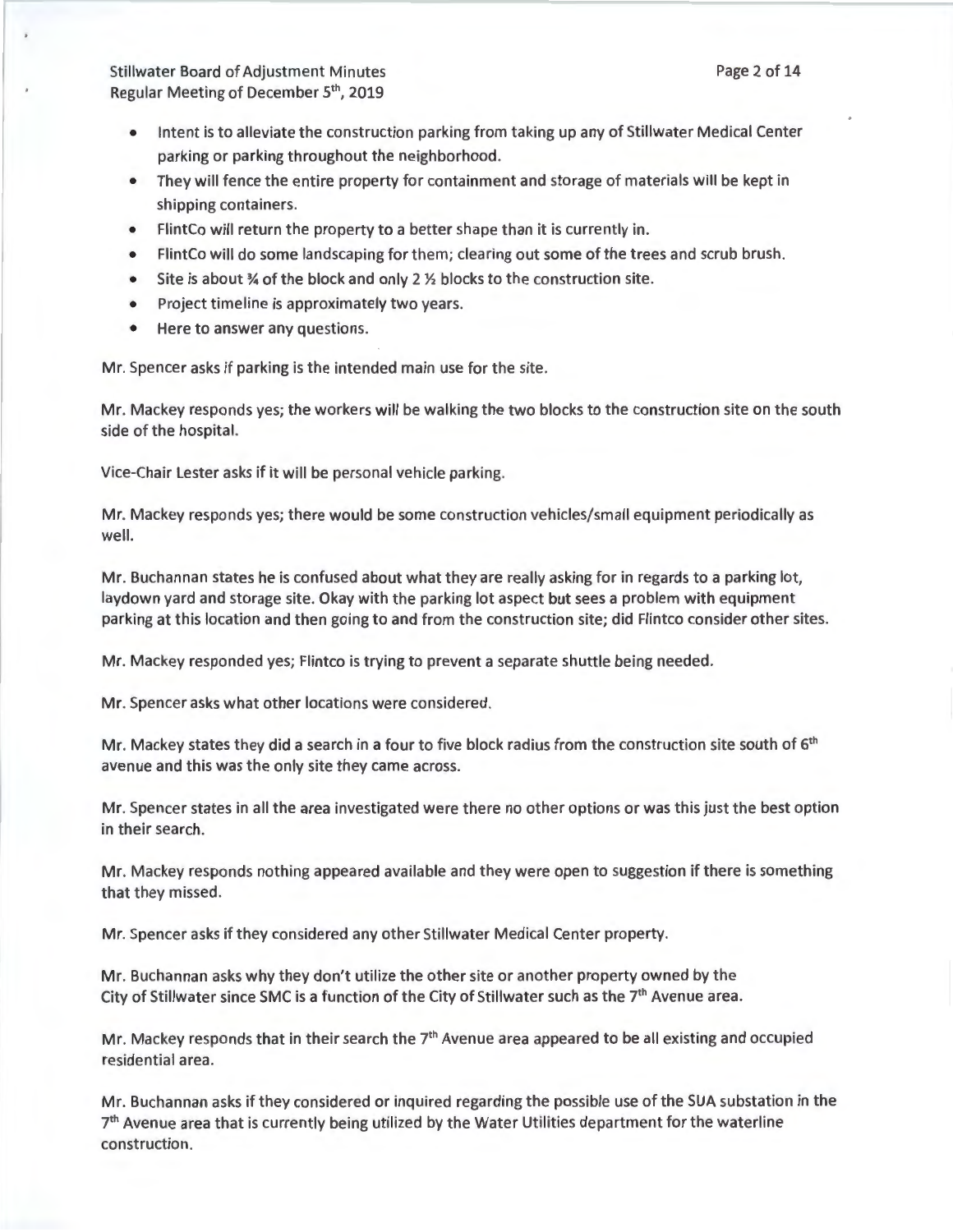Mr. Mackey states that since it was already being utilized they did not consider it as a possible option.

Mr. Buchannan asks when the anticipated start date is for the project.

Mr. Mackey responds they intend to start at the first of the year. They expect to have thirty to forty-five days of interior work to complete prior to beginning excavation of the site.

Mr. Walker asks how the last construction employee parking was handled and is this a larger project that is requiring the exception request.

Mr. Mackey responds that with the last project they did temporarily take some parking but were able to give those spaces back upon completion; with the new project Stillwater Medical Center is actually losing about sixty spaces on the south side of the building. With a project of this size they try to typically contain the workers parking to a specific area so they don't park throughout the neighborhood and create a problem for the residents. They just want to be a good servant to the community.

Mr. Walker asks how the contractor would know the workers will be parking in this lot and not in the surrounding neighborhood.

Mr. Mackey responds that it would be hard to monitor; they could require the workers to have parking stickers and monitor that way; the intent is to not be an issue.

Mr. Walker states that if they are requiring the workers to park and then walk the two blocks to the site that it would create a temptation to still park in the neighborhood.

Mr. Mackey responds that there would be but it would be their diligence to enforce the need to park in the dedicated parking.

Mr. Walker states that is seems the hospital has approached this problem and addressed it by arranging for parking on  $12^{th}$  Avenue site and shuttling employees to the  $6^{th}$  Avenue site; has Flintco discussed working with SMC to resolve their parking issue in this manner as well.

Mr. Mackey responds they have discussed it with Mr. Taylor but that option wouldn't allow storage for the construction site; Flintco feels they would add a benefit to using the 9<sup>th</sup> Avenue site by cleaning up the current state of the site; the intent is not to be a nusance and hope to be a benefit to all parties in that immediate area.

Mr. Buchannan asks if Flintco would be removing all the gravel they placed on the site.

Mr. Mackey responds yes; details the plan of installation and removal of gravel on the site.

Mr. Spencer asks how many people would be parking on the site.

Mr. Mackey responds sixty people at the peak of construction.

Mr. Spencer asks how does their intend use not create a hardship/safety issue for the public with the given amount of intended traffic.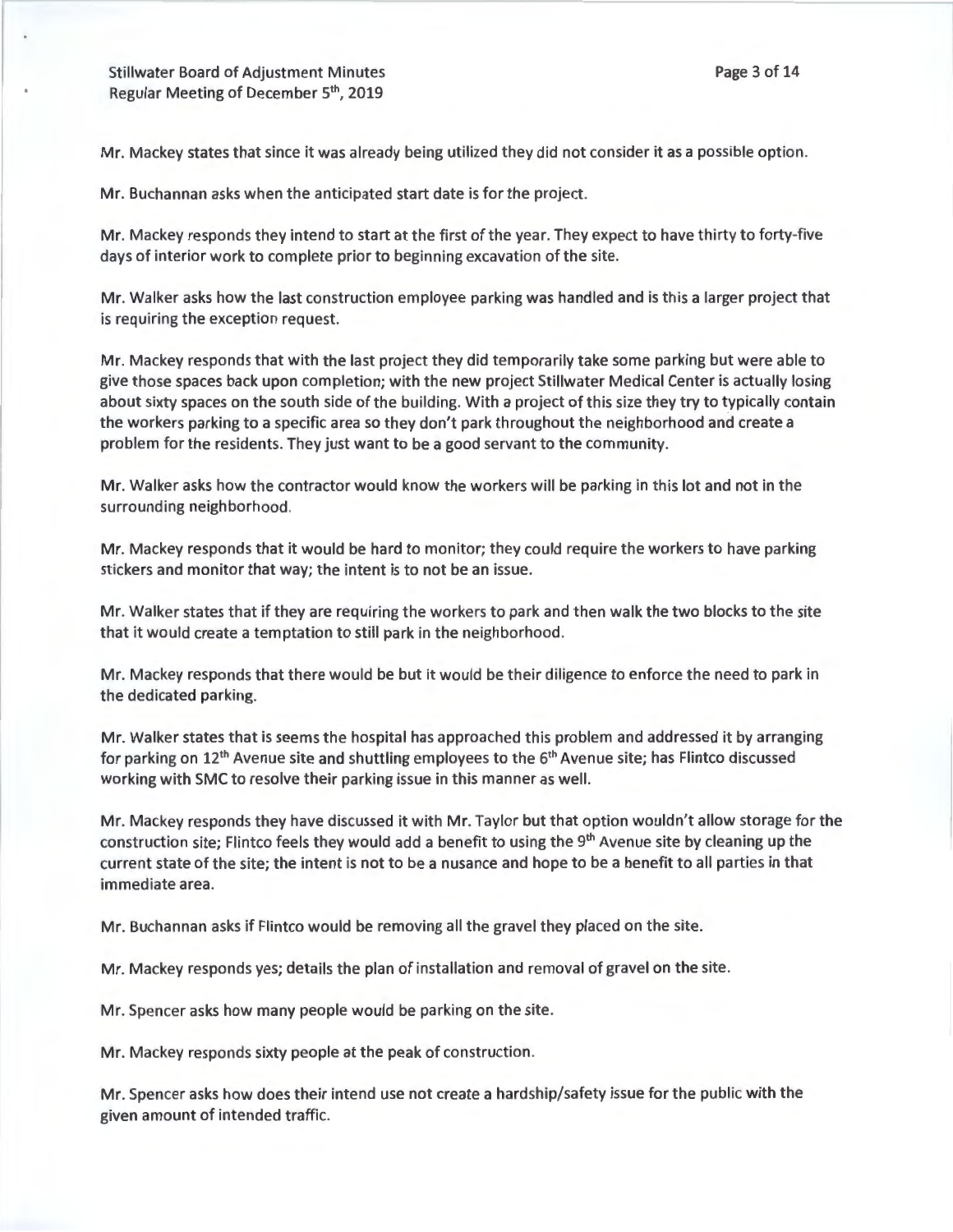Mr. Mackey responds that the hours of operation would start early; they understand there is currently a school bus stop on the north side of  $9<sup>th</sup>$  Avenue and willing to accommodate a safety place for the people waiting; most of their traffic would not be back and forth throughout the day and they would be willing to accommodate any issue that arises.

Mr. Buchannan states his greater concern is the equipment crossing to and from the construction site to the requested site; 9<sup>th</sup> Avenue has become a major thoroughfare for the community; will Flincto only be moving the equipment in the morning.

Mr. Mackey responds it would not be a daily back and forth for the equipment; more of a rare occasional storage as needed; primary use intended is for parking and minor laydown use for materials storage. Mr. Buchannan asks if the contractor has spoken to the adjacent property owners.

Mr. Mackey responds other than the property owner "not personally."

Mr. Buchannan states that he doesn't see how the equipment storage on the site won't adversely affect the adjacent property owners especially on Pine Street.

Mr. Mackey states that it would be better for the neighborhood as sixty workers would not be parking on the streets throughout that neighborhood; they are willing to have time restrictions on starting/moving of equipment if necessary.

Mr. Buchannan asks if the contractor would be willing to put up a visual blocking fence along adjacent property owners on Pine Street side of the property.

Mr. Mackey states they would typically put up a six foot tall protective fence with black fabric covering that allows some wind penetration as previously done on other projects at the hospital to minimize actual visual of the site.

Mr. Walker states he still does not understand why they are not working with Stillwater Medical Center to resolve this issue better without the need of a special exception; it would seem like there could be a better combined solution by using their shuttle system that is already in place. It doesn't solve the laydown/storage issue but would solve the parking issue. If workers are parking on 12<sup>th</sup> Avenue they would not be walking through the neighborhood to the jobsite; as mentioned, if the workers are going to their cars at lunch that would add another cycle of foot traffic to and from the site as well as possibly cars in and out of the parking lot.

Mr. Mackey states typically during the harsher months the workers would go to their vehicle to warm up and eat their lunch prior to returning to the jobsite; most times they will bring their lunch to the jobsite and eat there.

Mr. Walker asks if it is just improbable that the workers could ride the shuttle bus.

Mr. Mackey responds that it would not be Flintco's shuttle bus. Flintco would prefer to keep construction workers with construction workers and hospital staff with hospital staff due to the tools and equipment the workers will be required to wear and/or carrying to and from the site so that would require a separate arrangement of shuttle service.

Mr. Walker asks to clarify that they would require a separate shuttle.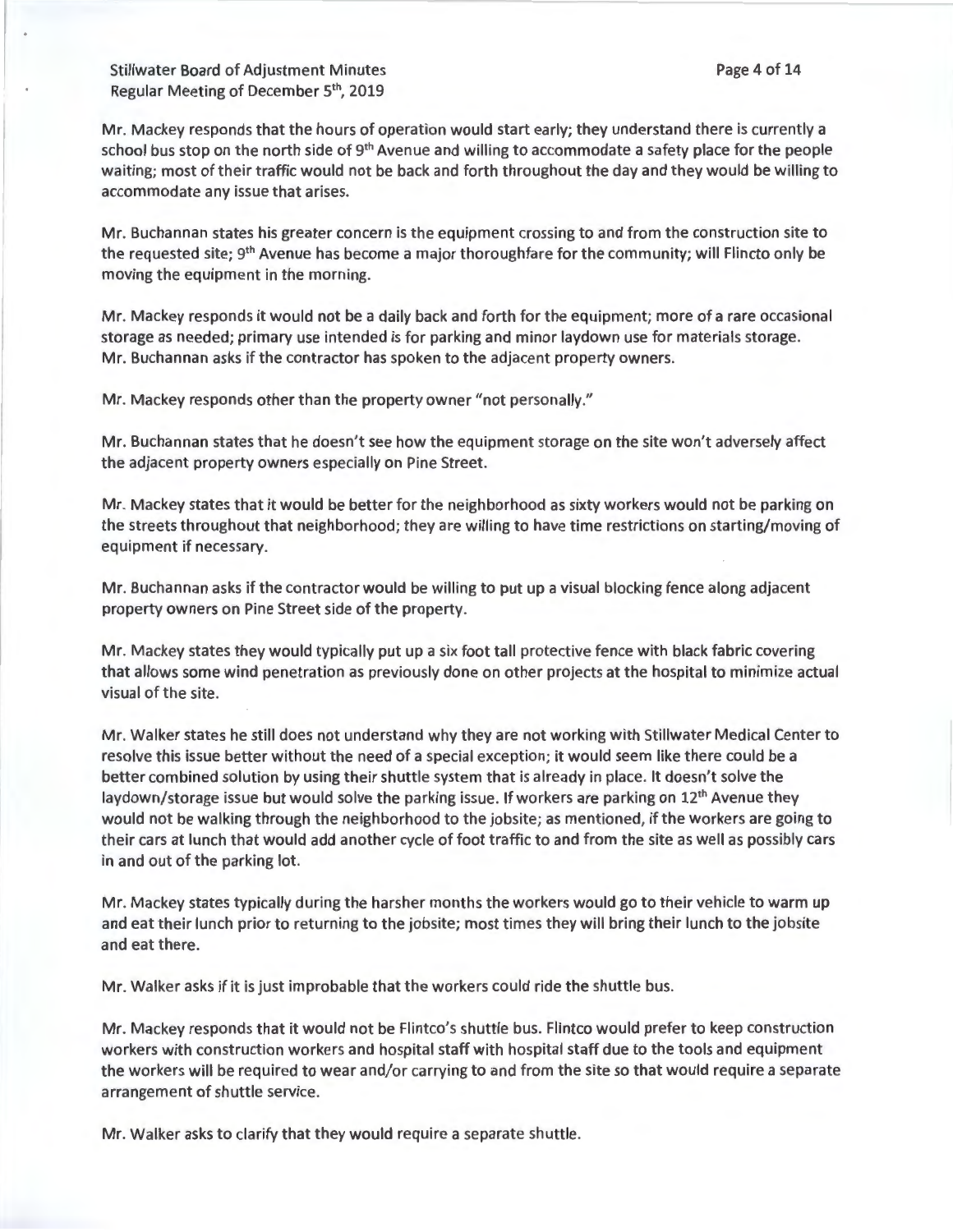Page 5 of 14

Mr. Mackey responds yes.

Mr. Walker asks if this option has not been used by Flintco before in cities with larger populations where they have had similar parking problems.

Mr. Mackey states yes it has and sometimes it's the only option; it's just not the most advantageous.

Mr. Walker clarifies that the shuttle service is an option.

Mr. Mackey states that the idea of having a small laydown area and storage is what had ruled out the shuttle service option.

Mr. Walker states if Flintco uses the laydown/storage area as little as they have described it doesn't seem like it would be much difference if it was three blocks to  $9<sup>th</sup>$  Avenue or six blocks to  $12<sup>th</sup>$  Avenue.

Mr. Mackey responds that even the laydown area requires a transportation of product back and forth to the jobsite; ideally it would be better to have it closer to the jobsite.

Mr. Walker states that SMC originally came to Board of Adjustment, when parking became an issue, with the proposal to put gravel behind the existing development and that was approved by this board; there is ten acres for parking.

Mr. Mackey asks if it was approved for anyone.

Mr. Buchannan responds that the approval was for a temporary gravel lot for the timeline of two years.

Mr. Walker states that the gravel lot was approved for sixty or eighty spaces; the exact amount would be in previous minutes.

Mr. Mackey responds that is the amount of spaces that Flintco is eliminating with the new expansion on the south side of the hospital; unsure if the hospital is needing more than that or not; would have to confer with representative from the hospital. This address was the closest property located that looked vacant and wouldn't cause any damage by the use.

Mr. Walker states he understands why Flintco selected this location but it's the board's responsibility to make sure that it's best for the surrounding property owners not necessarily the applicant.

Mr. Mackey asks what provisions were given to the construction company completing the water line work.

Mr. Buchannan states they are using the perifrium of the substation; which appears to be more than equal to hold their equipment as well as storage of their construction materials. Asks how Flintco intends to store their construction materials on the site if application is approved.

Mr. Mackey states that primarily their materials will be on-time delivery and that any materials stored on the site would be items that they were unable to take as on-time delivery; such as, during the masonry phase there may be some cubes of block stationed on site.

Mr. Buchannan asks if they intend to move any portable storage buildings on the site.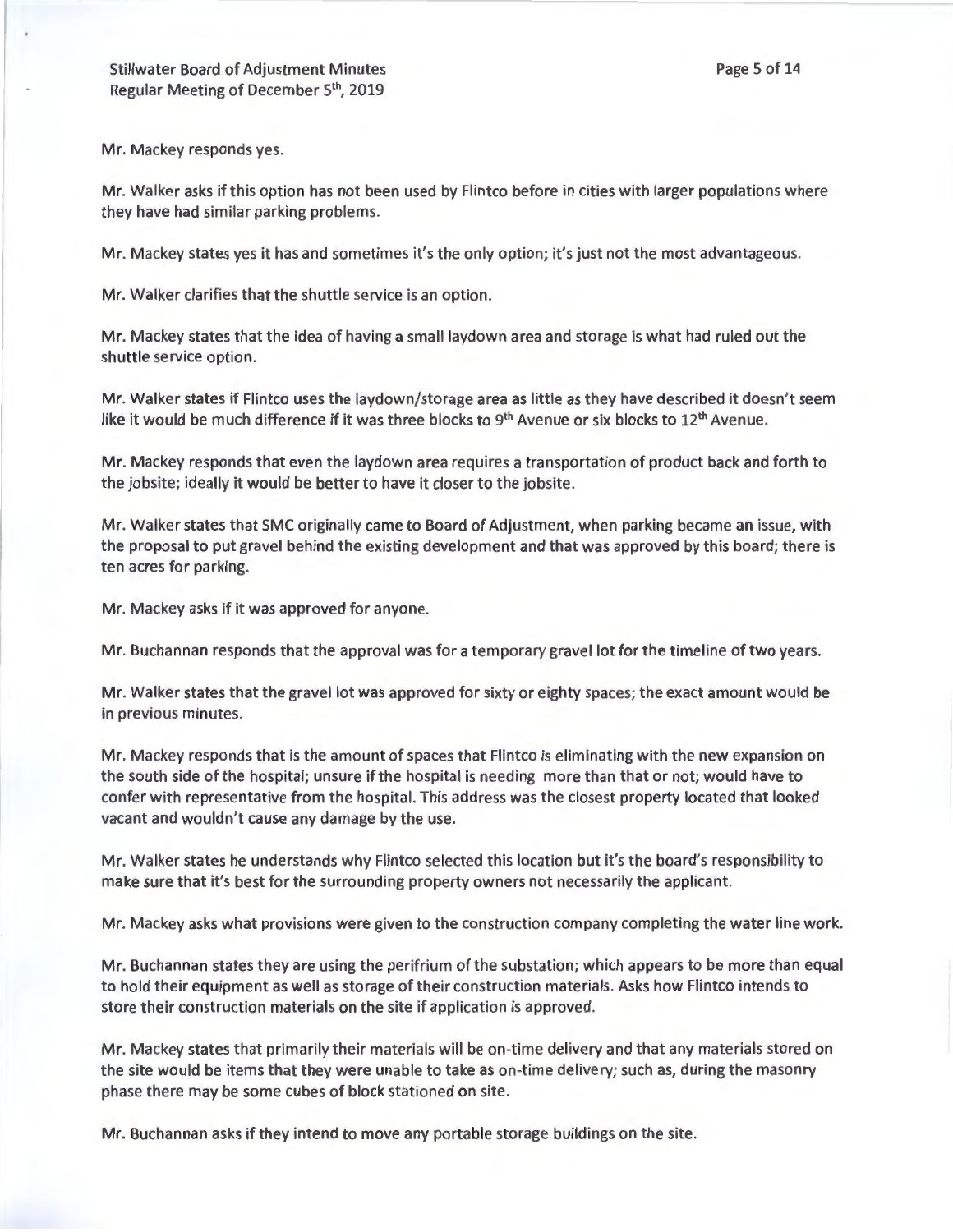Mr. Mackey responds that they would utilize storage containers, like an 8 by 20 container, but not any portable buildings. They can completely enclose the storage container area with a blackout fence if needed.

Vice-Chair Lester asks what the entrance/exit to the site will look like.

Mr. Mackey responds they will utilize the existing circle drive; fencing will be around the middle of the drive and around the house.

Vice-Chair Lester asks if the board has any more questions. None respond.

Vice-Chair Lester asks if anyone else wishes to speak in favor of the item.

Mr. Lance Holtzhower; 1424 W 9<sup>th</sup> Ave, comes to speak on the following:

- Lives directly northeast of the property.
- $\bullet$   $9<sup>th</sup>$  Avenue is a major thoroughfare although the 12<sup>th</sup> Avenue expansion has helped.
- Parking on Gray Street is already an issue with current water line construction as the workers are not contained to the substation like intended and for the last month there hasn't been much activity at all.
- Teaches construction engineering at Oklahoma State University.
- Approached by Flintco in their search for a location.
- Sees the long-term benefits to this being granted to improve the upkeep and beautify the current condition of the site.
- Property is on National Historic Registry.
- This plan will reduce cost to Stillwater Medical Center and will increase the value of the site by cleaning out the brush.

Mr. Dennis McGrath, Assistant City Attorney states that the comments are getting outside of the topic of discussion and get back on point.

Mr. Holtzhower states not all construction going on is Flintco which seems to be the public perception; Flintco is reaching out and trying to be a good steward to the community and finding a mutual benefiting situation for everyone. If not approved the inconvenience to the neighbors would be greater with the continued look of the property in addition to workers parking throughout the neighborhood.

Mr. Buchannan asks with the property being on the National Historic Registry are there no restrictions or prohibitions regarding the intended use.

Mr. Holtzhower responds not to his knowledge. The restrictions apply to the restoring of the structure itself not the land it's on and the intended use would be temporary.

Vice-Chair Lester asks with Mr. Holtzhower's experience how would he feel being a property owner rear adjacent to the site like on Pine Street.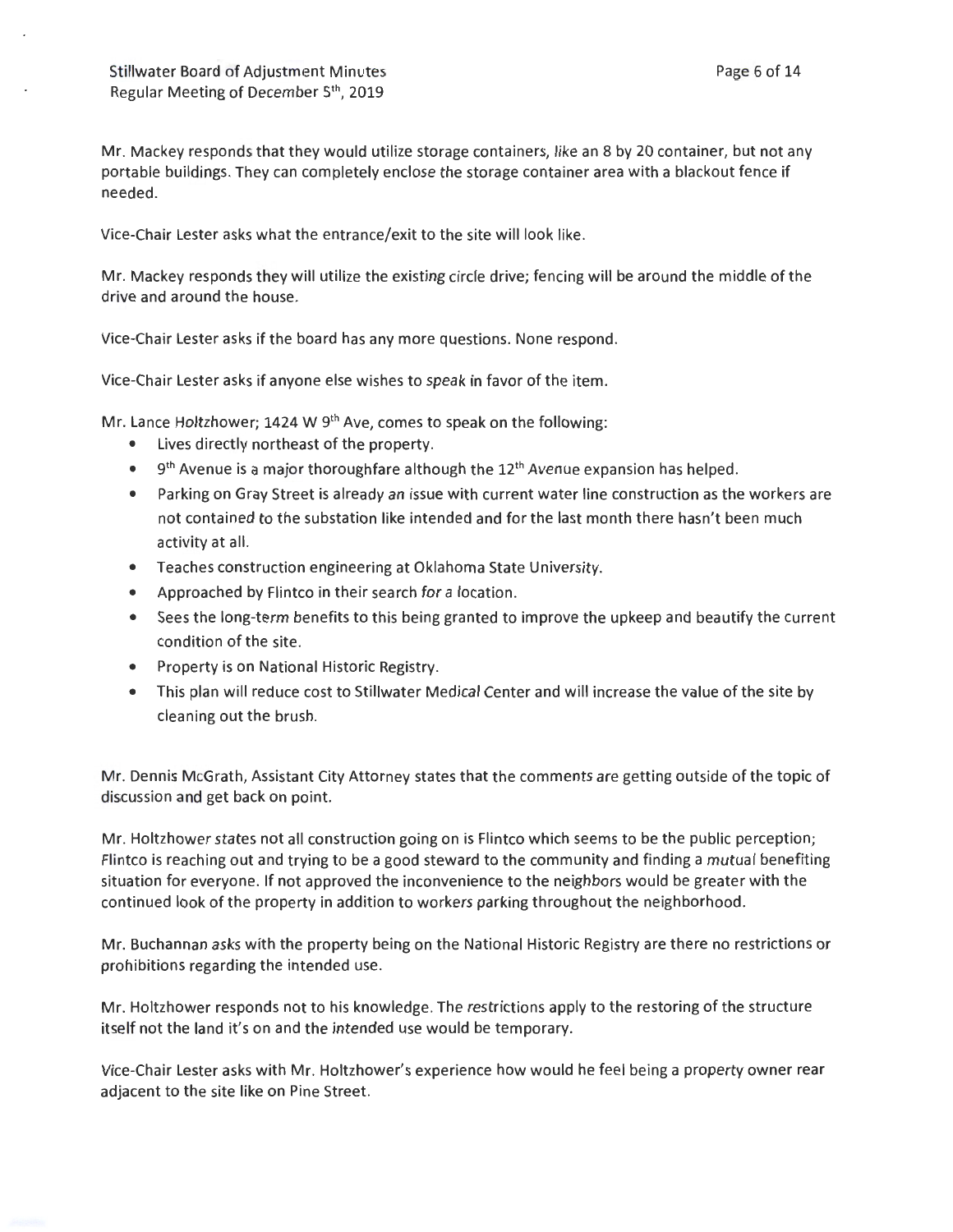Mr. Holtzhower responds he would be concerned about the noise and possible trash being thrown over the fence but if there was a buffer fence between he would be okay with a temporary inconvenience as it would be better eventually.

Vice-Chair Lester asks if his opinion would change with his daughter sitting outside waiting for the bus with this site being used.

Mr. Holtzhower states his opinion would not change.

Mr. Buchannan asks how they would ensure Flintco follows through with the agreed restoration.

Mr. Holtzhower states he is available to assist in reviewing the contract the property owner is entering in to with Flintco; as well as, personal contact information for four of the Flintco representatives on the project.

Vice-Chair Lester asks if there is anyone else who would like to speak in favor of the item .

Ms. Helen Clements, 1516 W 10<sup>th</sup> Ave, comes to speak on the following:

- The current state of the property is abandoned looking.
- If it is repaired it would benefit the neighborhood.
- Asks the Board if they have any questions.

Vice-Chair Lester asks if anyone has any questions. None respond .

Vice-Chair Lester asks if there is anyone else who would like to speak in favor of the item.

Mrs. Julie Couch, 901 S Gray St, comes to speak on the following:

- Purchased the property to save it from being bought by developers and torn down.
- This would beautify the exterior of the property and would give extra money to start the interior remodel.
- Impressed so far with dealings with Flintco

Vice-Chair Lester asks if anyone else would like to speak in favor of the item. None respond

Vice-Chair Lester asks if anyone would like to speak in opposition of the item.

Mr. Robert Williams, 911 S Pine St, comes to speak on the following:

- There are positives to the intended use being allowed as far as trying to improve the house and property.
- Questions the actual cost of bringing the house up to the standard that would be required considering how long it has been left vacant.
- Doesn't believe it's possible for the trees to be left intact as previously stated if you follow the dripline rule.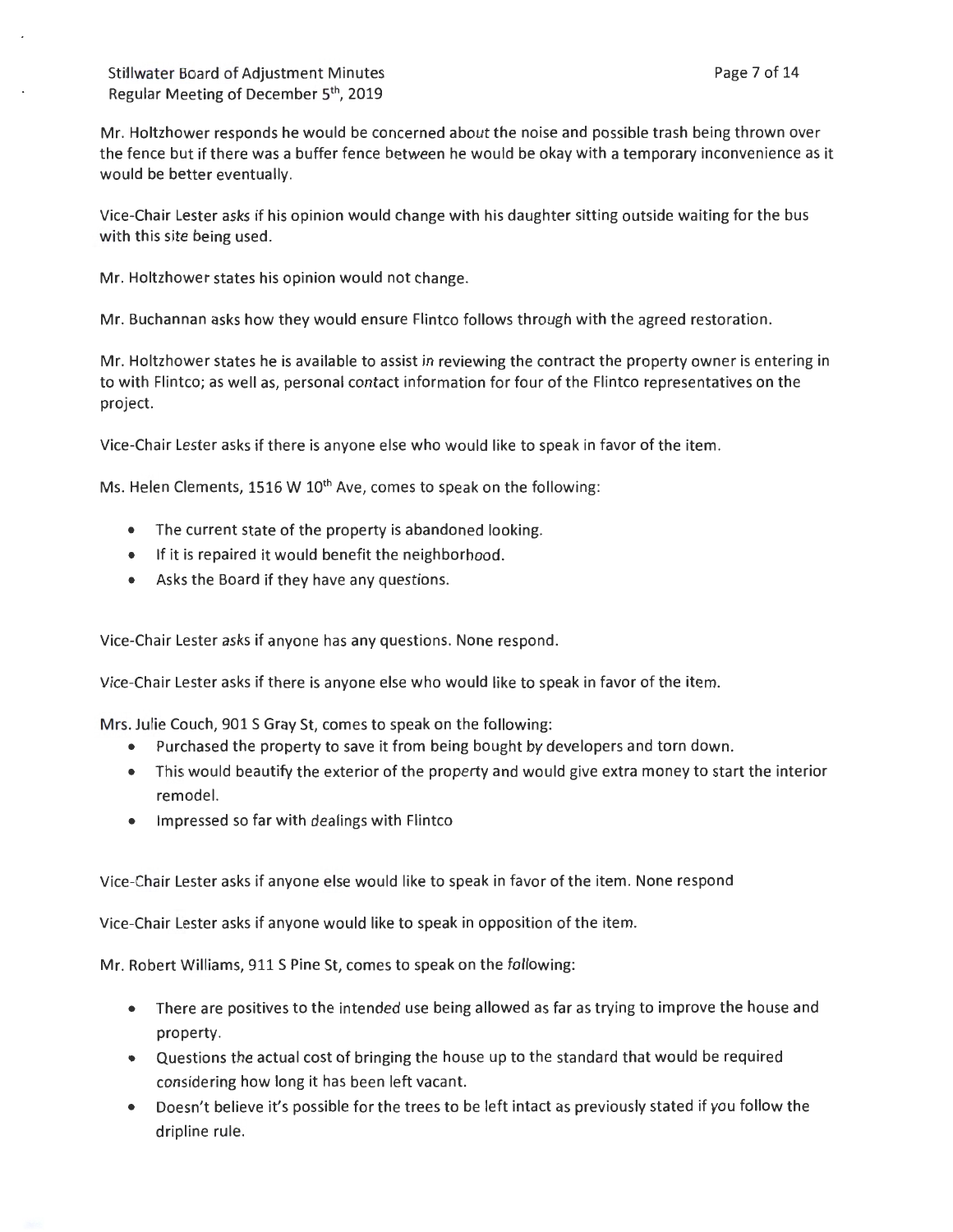- Main concern is sixty cars parking, construction laydown yard and fence around the entire perimeter and the trash that collects.
- Asks Board if they have any questions.

Vice-Chair Lester asks how they are not meeting the criteria for approval and what rights as an adjacent property owner would they be effecting.

Mr. Williams responds it would be a detriment to him in attracting potential renters because of the adjacent construction site and increased traffic/pedestrian traffic crossing 9<sup>th</sup> Avenue would be damaging to the existing streets.

Vice-Chair Lester asks if the Board has any questions. None respond.

Mr. Williams states that if it was just parking he would be more considerate of that. He's more concerned with it being a laydown yard for the construction site. The hospital is not going to just give up sixty needed parking spaces and questions what SMC plan is as they own several properties on 7<sup>th</sup> Avenue adjacent to the hospital property. If SMC intends to turn that area in to a parking lot in the future perhaps that is where the Flintco laydown yard could be located to. Thanks the Board.

Vice-Chair Lester asks if anyone else would like to speak in opposition of the item.

Mr. Anthony Redding, 916 S Pine St, comes to speak on the following:

- Concerned about the length of time and noise the intended use will be causing.
- Why Stillwater Medical Center couldn't find additional parking with their existing properties.
- Doesn't want to see the residential nature of the neighborhood be brought down by construction.

Vice-Chair Lester asks if there are any guidelines that would make Mr. Redding okay with this request.

Mr. Redding responds that an effort to keep the air quality clean, protect the natural life and beauty of the lot, noise level be addressed, contain the storage and some kind of assurance they will return the property to the same or better condition than when they started.

Vice-Chair Lester asks if anyone else would like to speak in opposition. None respond.

Vice-chair Lester asks if anyone would like to offer a rebuttal for the item.

Mr. Mackey states he would like to clarify that sixty cars parking on the lot would be at the peak of construction not all the time. They would be willing to fence the entire property with blackout fabric to limit the unsightliness of the site. They are trying to be a good steward to the neighborhood and couldn't be successful in their business if they caused issues everywhere they went. This seemed like the best opportunity to mitigate any problems associated from employees parking throughout the neighborhood. Willing to give contact information to anyone; the last thing they want is to receive phone calls from angry patrons or have SMC receive phone calls of complaints due to their construction.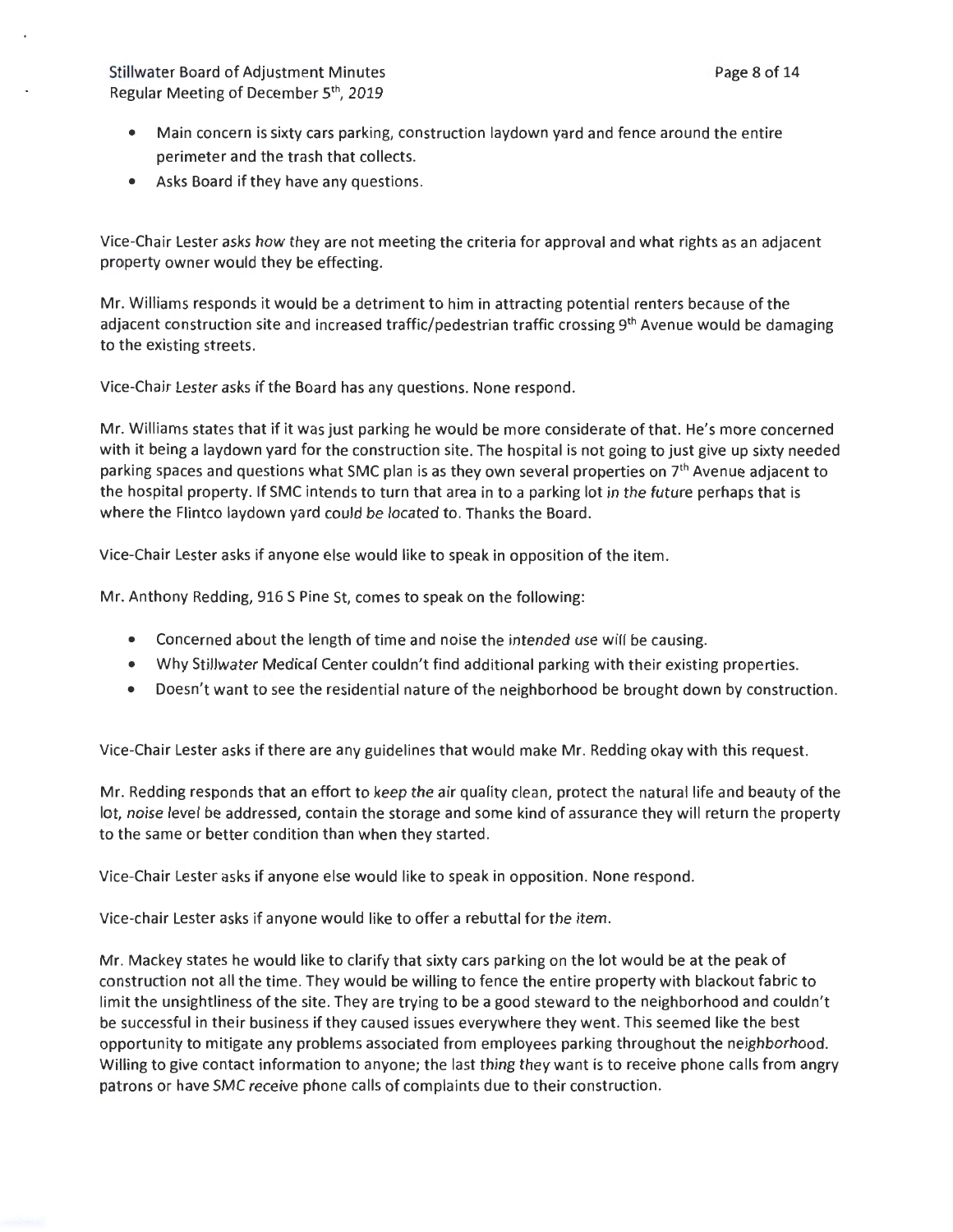Mr. Buchannan states the Board can impose conditions on accepting of the request; asks if the applicant could live with vehicle parking only as that would solve a large part of the problem and seems to not be the biggest complaint from adjacent property owners.

Mr. Mackey states that having at least vehicle parking would address the largest issue but they would really like to have a drop yard as well. If it was a deal breaker then yes; parking only would be acceptable.

Mr. Buchannan states it would enhance the look of the site if they could store the materials and equipment elsewhere and would make more sense to have them located more approximate to the jobsite. The movement of equipment from the jobsite to this location and the loading/un-loading of materials on this site would be problematic for the neighbors.

Mr. Mackey states that he doesn't have any issue limiting it to parking only as the goal is to be a good steward. They would be interested in inquiring the possible use of the 7<sup>th</sup> Avenue substation for their use of equipment and materials storage.

Mr. Dennis McGrath, Assistant City Attorney states that there is no one here that can make any assurances to Flintco as to what can or cannot happen with the 7<sup>th</sup> Avenue substation property.

Mr. Buchannan states in complete speculation that Stillwater Medical Center owns some pieces of property across  $7<sup>th</sup>$  Avenue that they anticipate to ultimately demolish to create additional parking for the hospital and possibly that could be accelerated to provide Flintco with the area for equipment and laydown storage containers. The employee parking is wonderful since it will keep sixty cars from parking on the street.

Mr. Mackey states he has no problem with limiting the acceptance to parking only. Would like explore the opportunity of another possible location for equipment and materials storage.

Mr. Buchannan advises that he should seek Stillwater Utilities Authority for authorization to use the substation property.

Mr. Mackey states that ideally they would like to still have the option of enclosed storage containers. If it got down to that was the only way to satisfy the citizens of Stillwater they would take the parking only option.

Vice-Chair Lester asks if they limit the approval of the application to parking only could the applicant come back and reapply for the storage component.

Mr. McGrath states the applicant can reapply as many times as they wish.

Vice-Chair Lester clarifies that they don't have to tell them no on storage now but can approve parking only to give them more time to figure out an alternative to the storage/equipment/laydown yard component.

Mr. Buchannan states the Board would condition it's approval of this exception by restricting it to parking only and prohibiting storage containers and equipment parking and then the applicant could come back at a later date requesting an exception for that component if they could not work something out with Stillwater Utility Authority.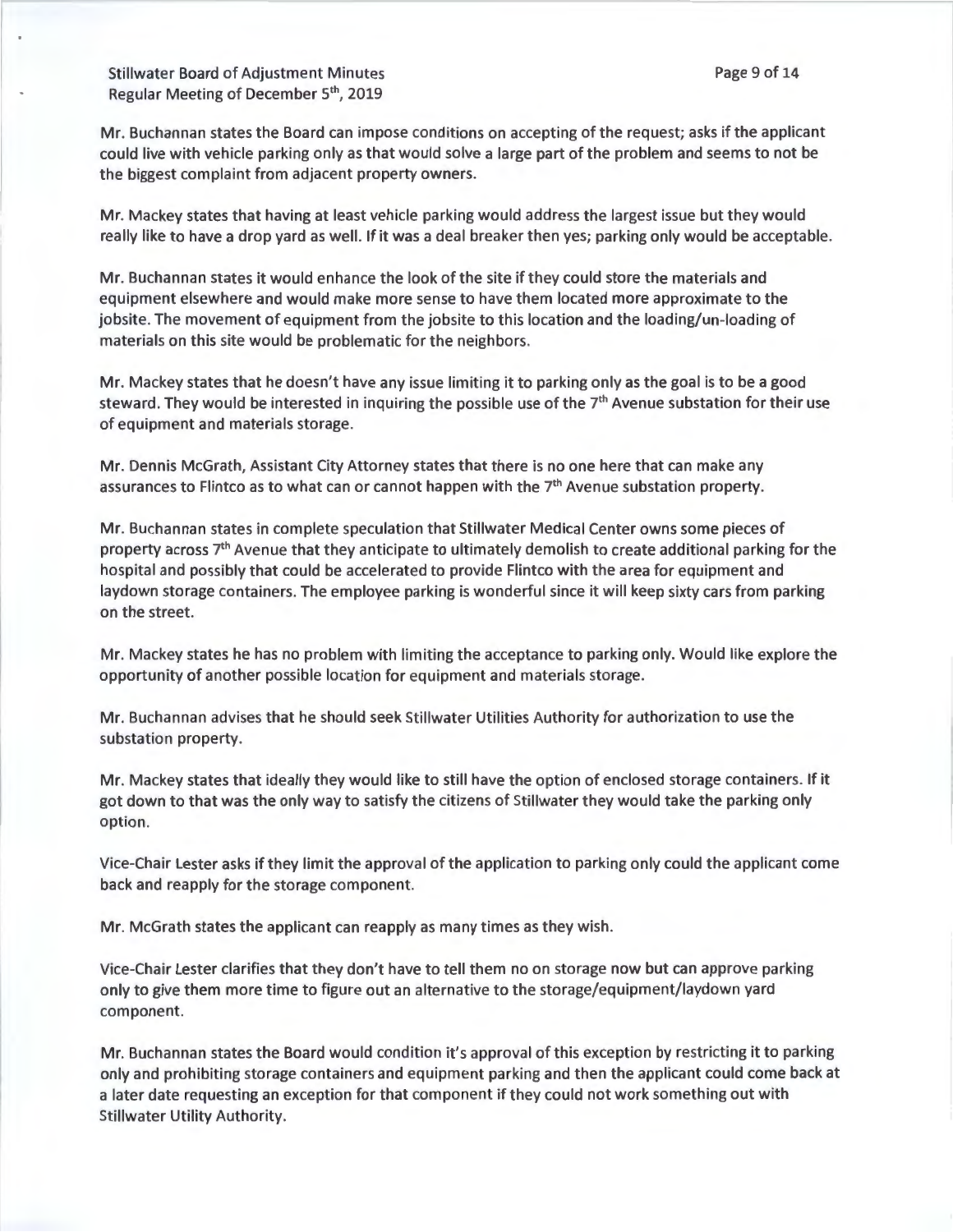Mr. Mackey asks why the Board would suggest them using existing SMC property that's currently residential to use as a laydown yard when that would be the same as what they are currently asking for only that would be a couple of blocks closer to the jobsite.

Mr. Buchannan states that as those being the hospital properties and since that is the entity for whom the work is being done.

Mr. McGrath interjects that the hospital doesn't have use of that property by right in the manner that they are speaking of and would require the same application as what is being heard currently.

Mr. Mackey asks if there any further questions for him and that again their goal is to be a good steward to the community.

Mr. Buchannan states that is the Board's intention as well without breaking the law.

Vice-Chair Lester asks if anyone else would like to offer a rebuttal. Mr. Williams comes to the podium.

Mr. Williams states if the application is restricted to parking only he could relatively support that. He is concerned for the safety of the pedestrian traffic and that the applicant keep the gravel installed on the lot and not in the street. Encourages Mrs. Couch to consult an arborist regarding maintaining the trees and keeping them undamaged. Thanks the Board.

Vice-Chair Lester states the applicant's intended entrance/exit point is on the existing driveway.

Vice-Chair Lester asks if anyone else would like to offer a rebuttal. Mr. Redding comes to the podium.

Mr. Redding states that if the Board should approve the application it not set a precedence for continuing encroachment on residential areas.

Vice-Chair Lester states the Board cannot do that by law as they are quasi-judicial.

Vice-Chair Lester closes the public hearing.

Vice-Chair opens discussion for the Board.

Mr. Walker asks Lane to put the code section on the screen. Has an issue with the application regarding Item 1 of staff concerns which states the additional loading on the street would accelerate the deterioration of the existing street.

Mr. Buchannan states if it is restricted to parking only it wouldn't have the same wear and tear on the existing street conditions.

Mr. Spencer states the dilemma is if it's not approved the workers will then park in the streets throughout the neighborhood.

Mr. Walker responds that they could come up with a more creative solution.

Mr. Spencer states that they would hope so.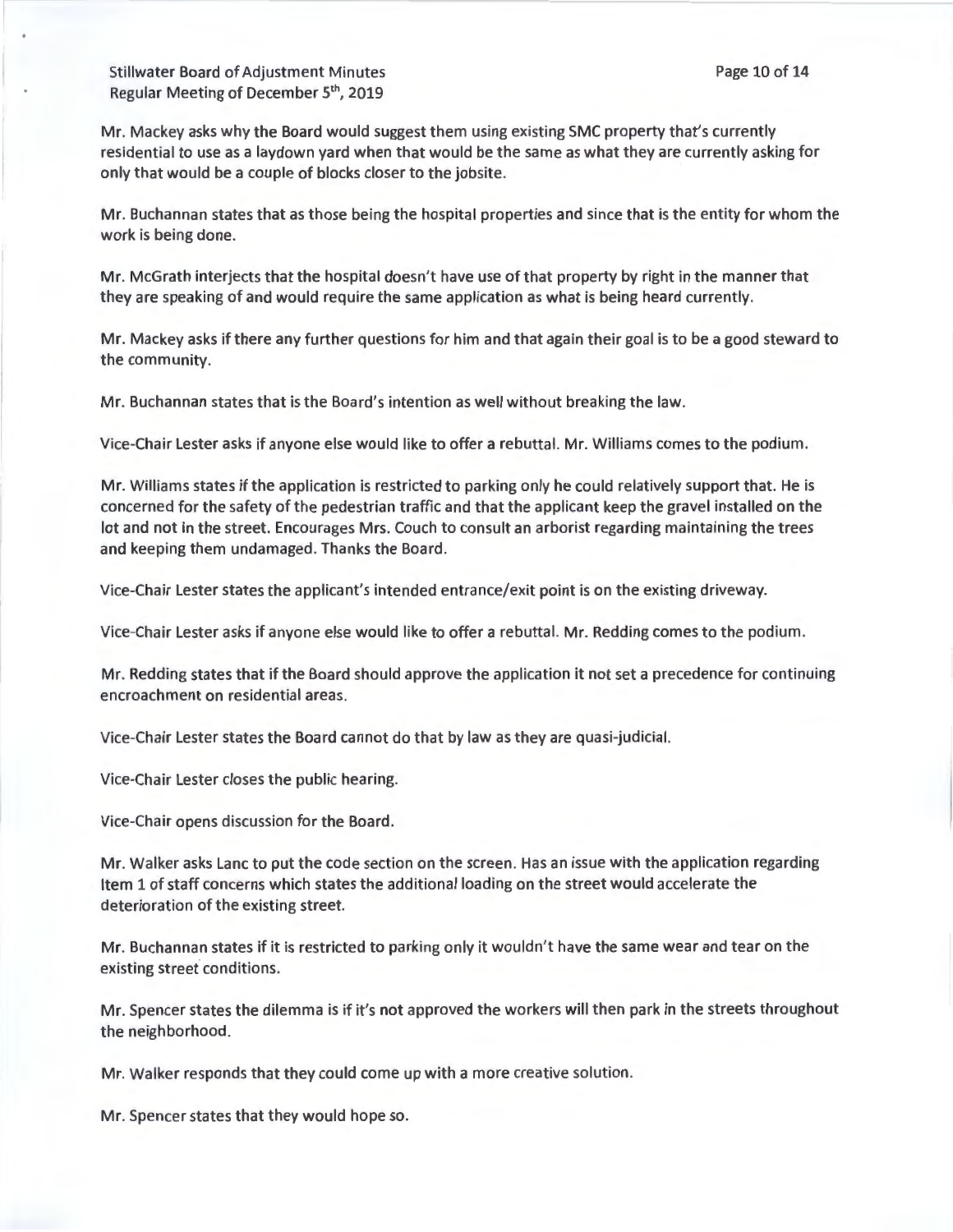Vice-Chair Lester responds that they wouldn't have to and could just park wherever.

Mr. Spencer states they could still park up and down the street.

Vice-Chair Lester states in looking at the staff concerns that it seems by removing the heavy equipment off at least helps address most of staff's concerns. The only one not addressed is a plan for minimizing the mud on the City streets and a schedule for keeping the streets clean but that would probably come later. Asks Mr. McGrath how best to include that in the motion.

Mr. McGrath states without a plan in place they are held to a minimum of City Standards. They can't have runoff of silt or mud; can't have runoff of gravel or gravel on the street. Basic standard are what they will be held to.

Vice-Chair clarifies that if they don't have a plan it will probably be more stringent any way. Mr. McGrath confirms.

Mr. Buchannan asks if the runoff law is as much a federally enforced as it is a City ordinance. Mr. McGrath confirms DEQ has enforcement powers of City of Stillwater to enforce it.

Mr. Spencer states it doesn't seem like not approving would be advantageous for the neighboring property owners.

Mr. Buchannan states it shouldn't bear on their decision but the property is an eye-catching eyesore and has been for the last eleven years. It seems as though the granting of the exception, if it can be done without a violation of law, would at least clean the lot up.

Mr. Walker states that it is the responsibility of the property owner to maintain the condition of the lot.

Mr. Spencer states yes it is the property owner's responsibility and not Flintco's.

Vice-Chair Lester states that he would recommend any property owners in the audience ask for Flintco contact as the Board would not have a way to call and complain should the employees start parking in the street or some other issue arise.

Mr. Walker states he is surprised there hasn't been a Stillwater Medical Center representative to speak in favor of the item.

Vice-Chair Lester asks if a representative for the hospital is in the audience as mentioned.

Mr. Steven Ulick, SMC Director of Facilities Manager, 3808 S Timberline Dr, comes to speak on the following:

- This project will displace seventy-six parking spaces.
- The south side of the MOB is mostly physician parking and some staff parking.
- When construction begins most of the current south parking will shift to the east side as they have done as the hospital grown.
- The 150 space parking lot constructed behind the Women's Clinic is continually full.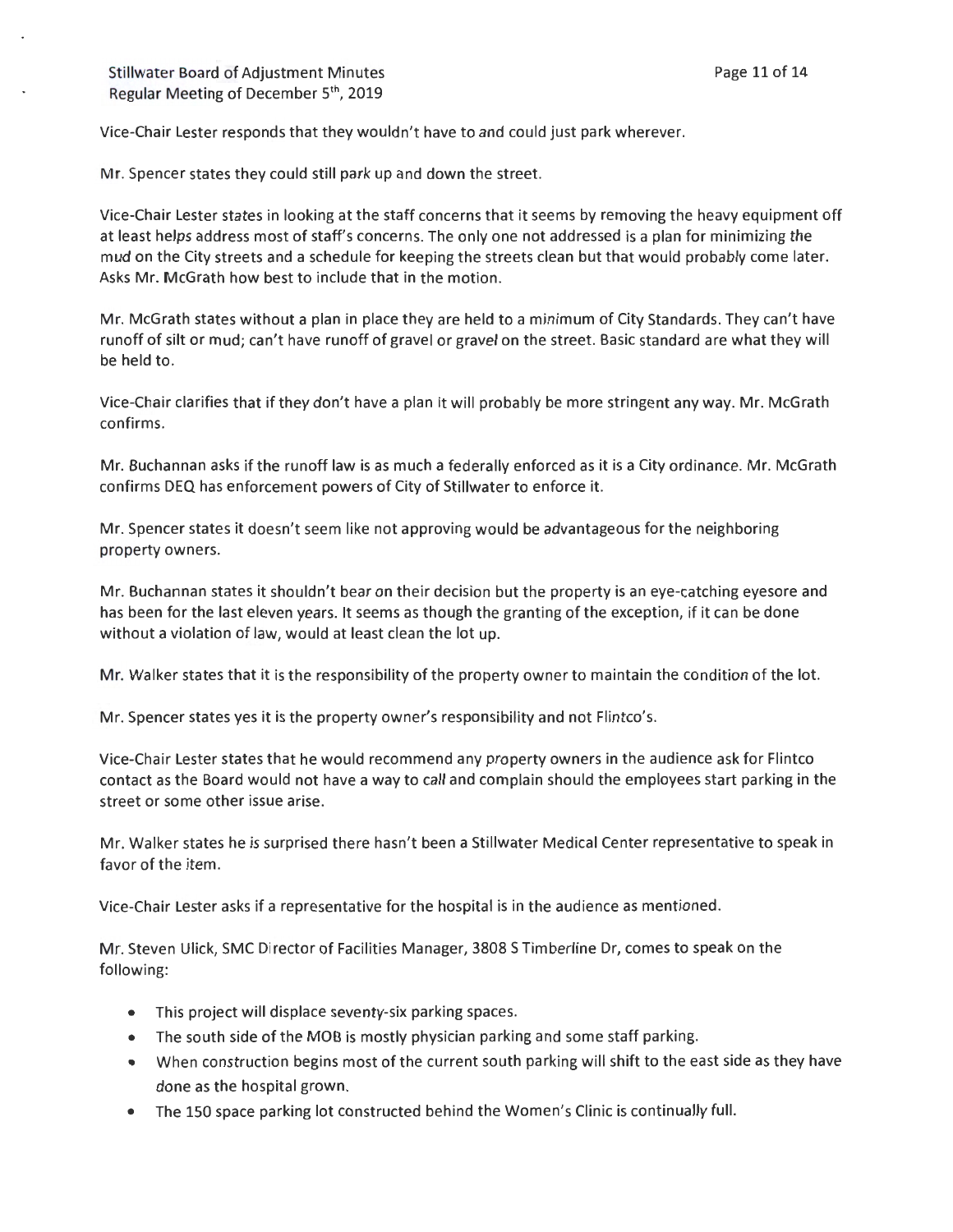- The main reason for the shortage of parking is with the expansion of the MOB, the cardiology center, and the main campus the patient traffic has increased exponentially.
- Will be limiting staff parking to east lot or 12<sup>th</sup> Avenue only and no parking in front of the hospital.

Mr. Buchannan asks why the building at 6<sup>th</sup> Avenue and Walnut Street is not being utilized for this project.

Mr. Ulick responds that building is currently being used by Grand Lake Mental Health facility.

Mr. Walker asks with the understanding that this project will permanently remove sixty spaces from the site what is Stillwater Medical Center's plan to address that need to replace in the next two years.

Mr. Ulick responds that Stillwater Medical Center is looking at and planning for future parking options to replace the lots spaces. The hospital has not taken on this large of a project before and are evaluating what is going to happen as the project progresses. Details some of the complexities of the project.

Mr. Walker states it sounds like, from the description, that they will need even more parking than the initial sixty spaces they are losing.

Mr. Ulick responds that he imagines they will. He has put it in his budget for the year to build another parking lot south of the hospital. He's unsure if it will get accepted by the hospital board.

Mr. Walker asks if he has a location specified for the future parking lot.

Mr. Ulick responds that they don't currently own enough of the houses to be able to move forward with that. They are trying to make provisions to meet future needs for parking once this project is complete. He has talked at length with Mr. Steven Taylor about the distinct possibility of needing to construct a parking lot to the south as they did behind the Women's Clinic.

Mr. Buchannan asks if Mr. Ulick could assist Flintco in finding a location more proximate with the jobsite for the requested four storage containers and small equipment parking.

Mr. Ulick states he's sure they could work something out as they did with the HVI construction. The main issue he sees at hand is the need for the sixty workers parking.

Mr. Walker asks if the previous laydown area has been cleared out yet.

Mr. Ulick responds yes it has.

Mr. Walker asks if the former laydown yard is not big enough for the south side project.

Mr. Ulick responds no. It is on the northwest side of the property and this project will be on the southeast side of the property.

Mr. Walker states that it still seems more convenient than the 9<sup>th</sup> Avenue option.

Mr. Ulick states they are shifting everyone in the current cardiology clinic on the second floor of the MOB to the west end in the new HVI in preparation of taking those parking spaces away and starting the next project. Asks if that makes sense?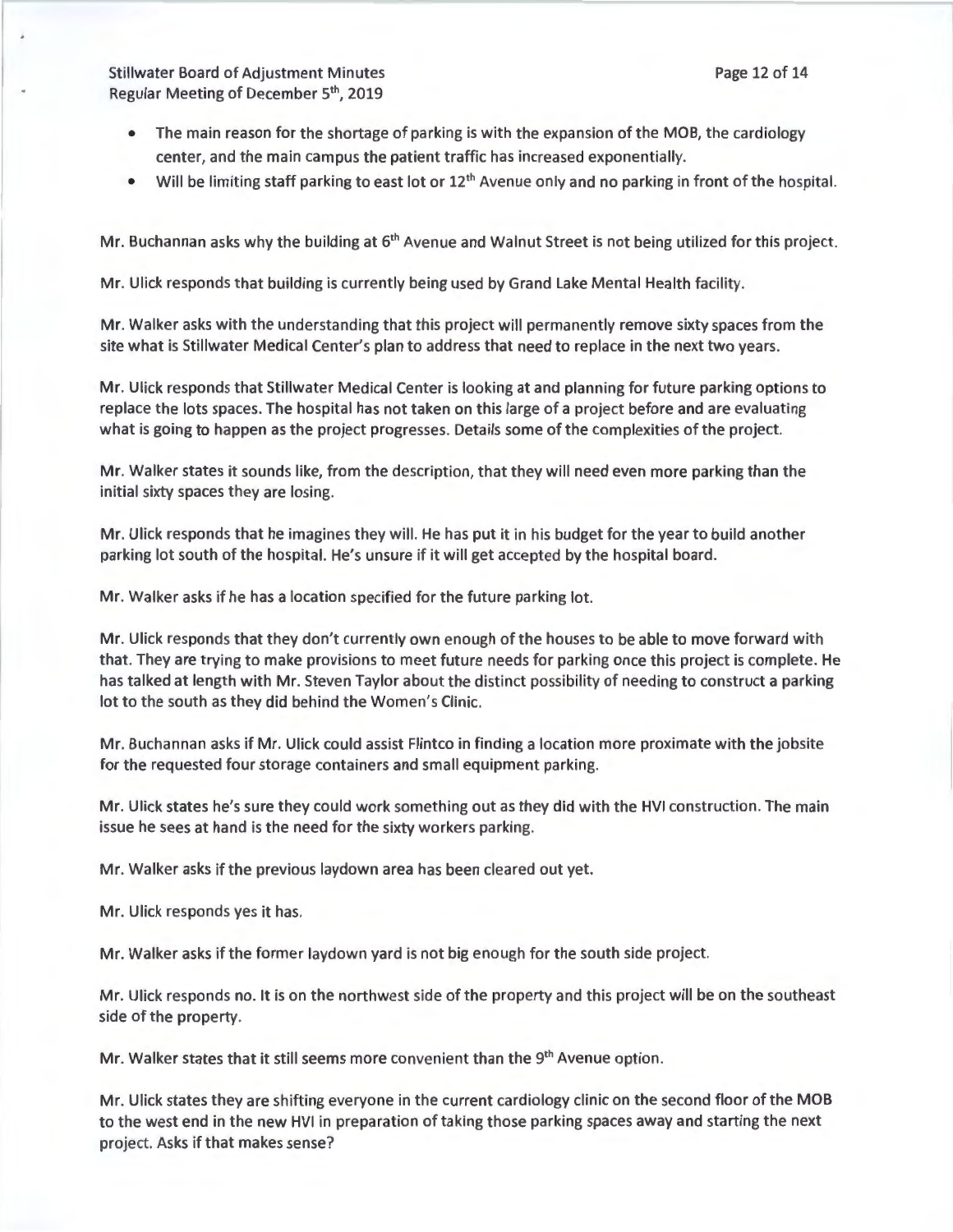Mr. Ulick states they may have to increase their employee shuttle service to accommodate the laydown yard. Understands from a resident and the City's point of view that there would be a lot of heavy traffic.

Mr. Buchannan asks if Mr. Ulick has a relationship with Stillwater Utility Authority in a manner of being able to approach them for approval of use of the  $7<sup>th</sup>$  Avenue substation.

Mr. McGrath states that Mr. Ulick's relationship with a City agency is irrelevant to what the Board is considering.

Vice-Chair Lester asks if the Board has any further questions for Mr. Ulick. None respond .

Vice-Chair states that given the proper restraints that the site will be only used for parking it seems like everything else was covered. Asks if there is anything else the Board feels needs to be added to a motion.

Mr. Walker states if it will be limited to parking only then the parking should be defined.

Mr. Buchannan states it should be passenger vehicles only.

Mr. Walker states it should be two tons or less.

Mr. McGrath advises the Board as to ways of limiting the motion and how to best convey their intent.

Mr. Buchannan states if you condition the words "passenger vehicles" does that not accomplish what the Board is talking about.

Mr. McGrath states there is a fine line as to types of passenger vehicles.

Mr. Buchannan states what if it's limited to "non-commercial passenger vehicles."

Mr. Walker responds that could be an issues as many trade workers use their personal vehicles as business vehicles and have commercial tags on them.

Vice-Chair Lester states it should be limited to a two ton or less passenger vehicle.

# **Vice-Chair Lester moved, Mr. Buchannan seconded to approve the special exception request with the condition of allowing parking only of vehicles of 2 tons or less with use of the existing fence map.**

| <b>Roll Call:</b> | Ventress | Lester | Walker | <b>Buchanan</b> | Spencer |  |
|-------------------|----------|--------|--------|-----------------|---------|--|
|                   | Absent   | Yes    | Yes    | Yes             | Yes     |  |

Time: 1 Hour 57 Minutes

#### 3. **MEETING SUMMARY FOR DISCUSSION AND POSSIBLE ACTION:**

a. Regular Meeting Summary of November 7, 2019.